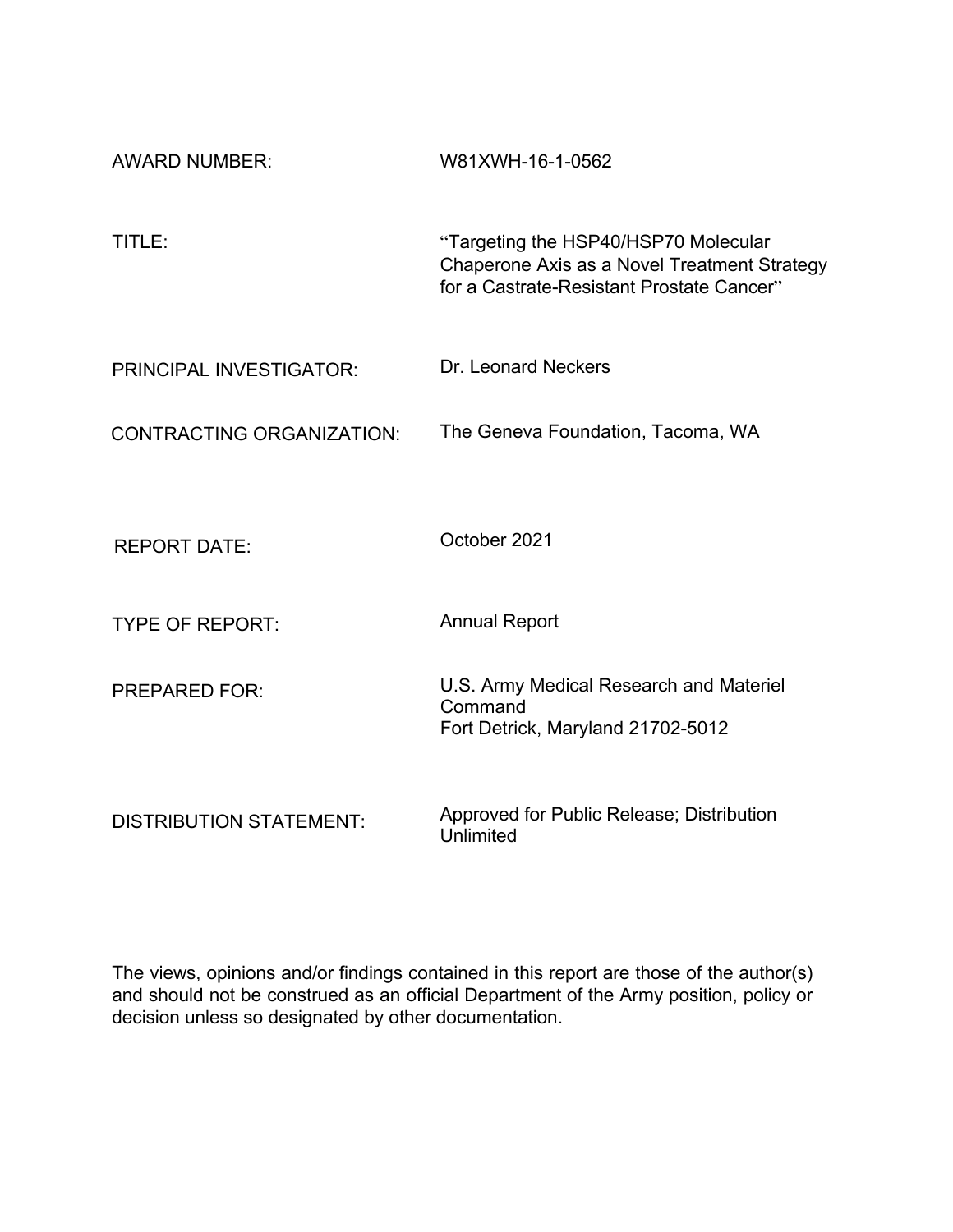| <b>REPORT DOCUMENTATION PAGE</b>                                                                                                                                                                                                                                                 |                                                    |                                                                          |                          |                   | Form Approved OMB No. 0704-0188                                                                                                                                                                                                                                                                                                                                                                                                                |
|----------------------------------------------------------------------------------------------------------------------------------------------------------------------------------------------------------------------------------------------------------------------------------|----------------------------------------------------|--------------------------------------------------------------------------|--------------------------|-------------------|------------------------------------------------------------------------------------------------------------------------------------------------------------------------------------------------------------------------------------------------------------------------------------------------------------------------------------------------------------------------------------------------------------------------------------------------|
|                                                                                                                                                                                                                                                                                  |                                                    |                                                                          |                          |                   | Public reporting burden for this collection of information is estimated to average 1 hour per response, including the time for reviewing instructions, searching existing data sources, gathering and maintaining the data<br>needed, and completing and reviewing this collection of information. Send comments regarding this burden estimate or any other aspect of this collection of information, including suggestions for reducing this |
|                                                                                                                                                                                                                                                                                  |                                                    |                                                                          |                          |                   | burden to Department of Defense, Washington Headquarters Services, Directorate for Information Operations and Reports (0704-0188), 1215 Jefferson Davis Highway, Suite 1204, Arlington, VA 222024302.                                                                                                                                                                                                                                          |
|                                                                                                                                                                                                                                                                                  |                                                    | OMB control number. PLEASE DO NOT RETURN YOUR FORM TO THE ABOVE ADDRESS. |                          |                   | Respondents should be aware that notwithstanding any other provision of law, no person shall be subject to any penalty for failing to comply with a collection of information if it does not display a currently valid                                                                                                                                                                                                                         |
| <b>1. REPORT DATE</b>                                                                                                                                                                                                                                                            |                                                    | 2. REPORT TYPE                                                           |                          |                   | <b>3. DATES COVERED</b>                                                                                                                                                                                                                                                                                                                                                                                                                        |
| October 2021                                                                                                                                                                                                                                                                     |                                                    | Annual Report                                                            |                          |                   | 30Sep2020-29Sep2021                                                                                                                                                                                                                                                                                                                                                                                                                            |
|                                                                                                                                                                                                                                                                                  |                                                    |                                                                          |                          |                   |                                                                                                                                                                                                                                                                                                                                                                                                                                                |
| 4. TITLE AND SUBTITLE                                                                                                                                                                                                                                                            |                                                    |                                                                          |                          |                   | <b>5a. CONTRACT NUMBER</b>                                                                                                                                                                                                                                                                                                                                                                                                                     |
|                                                                                                                                                                                                                                                                                  |                                                    | Targeting the HSP40/HSP70 Molecular Chaperone Axis as a Novel            |                          |                   | W81XWH-16-1-0562                                                                                                                                                                                                                                                                                                                                                                                                                               |
|                                                                                                                                                                                                                                                                                  |                                                    | Treatment Strategy for a Castrate-Resistant Prostate Cancer              |                          |                   | <b>5b. GRANT NUMBER</b>                                                                                                                                                                                                                                                                                                                                                                                                                        |
|                                                                                                                                                                                                                                                                                  |                                                    |                                                                          |                          |                   | <b>5c. PROGRAM ELEMENT NUMBER</b>                                                                                                                                                                                                                                                                                                                                                                                                              |
| 6. AUTHOR(S)                                                                                                                                                                                                                                                                     |                                                    |                                                                          |                          |                   | <b>5d. PROJECT NUMBER</b>                                                                                                                                                                                                                                                                                                                                                                                                                      |
| Dr. Leonard Neckers                                                                                                                                                                                                                                                              |                                                    |                                                                          |                          |                   | <b>5e. TASK NUMBER</b>                                                                                                                                                                                                                                                                                                                                                                                                                         |
| neckersl@nih.gov                                                                                                                                                                                                                                                                 |                                                    |                                                                          |                          |                   | <b>5f. WORK UNIT NUMBER</b>                                                                                                                                                                                                                                                                                                                                                                                                                    |
|                                                                                                                                                                                                                                                                                  | 7. PERFORMING ORGANIZATION NAME(S) AND ADDRESS(ES) |                                                                          |                          |                   | 8. PERFORMING ORGANIZATION REPORT                                                                                                                                                                                                                                                                                                                                                                                                              |
| The Geneva Foundation                                                                                                                                                                                                                                                            |                                                    |                                                                          |                          |                   | <b>NUMBER</b>                                                                                                                                                                                                                                                                                                                                                                                                                                  |
| 917 Pacific Ave. # 600                                                                                                                                                                                                                                                           |                                                    |                                                                          |                          |                   |                                                                                                                                                                                                                                                                                                                                                                                                                                                |
| Tacoma, WA 98402                                                                                                                                                                                                                                                                 |                                                    |                                                                          |                          |                   |                                                                                                                                                                                                                                                                                                                                                                                                                                                |
|                                                                                                                                                                                                                                                                                  |                                                    |                                                                          |                          |                   |                                                                                                                                                                                                                                                                                                                                                                                                                                                |
|                                                                                                                                                                                                                                                                                  |                                                    | 9. SPONSORING / MONITORING AGENCY NAME(S) AND ADDRESS(ES)                |                          |                   | 10. SPONSOR/MONITOR'S ACRONYM(S)                                                                                                                                                                                                                                                                                                                                                                                                               |
|                                                                                                                                                                                                                                                                                  |                                                    | U.S. Army Medical Research and Materiel Command                          |                          |                   |                                                                                                                                                                                                                                                                                                                                                                                                                                                |
|                                                                                                                                                                                                                                                                                  | Fort Detrick, Maryland 21702-5012                  |                                                                          |                          |                   | <b>11. SPONSOR/MONITOR'S REPORT</b>                                                                                                                                                                                                                                                                                                                                                                                                            |
|                                                                                                                                                                                                                                                                                  | 12. DISTRIBUTION / AVAILABILITY STATEMENT          | Approved for Public Release; Distribution Unlimited                      |                          |                   |                                                                                                                                                                                                                                                                                                                                                                                                                                                |
| <b>13. SUPPLEMENTARY NOTES</b>                                                                                                                                                                                                                                                   |                                                    |                                                                          |                          |                   |                                                                                                                                                                                                                                                                                                                                                                                                                                                |
|                                                                                                                                                                                                                                                                                  |                                                    |                                                                          |                          |                   |                                                                                                                                                                                                                                                                                                                                                                                                                                                |
| 14. ABSTRACT                                                                                                                                                                                                                                                                     |                                                    |                                                                          |                          |                   |                                                                                                                                                                                                                                                                                                                                                                                                                                                |
|                                                                                                                                                                                                                                                                                  |                                                    |                                                                          |                          |                   | Technical Abstract: Heat shock proteins Hsp40, Hsp70 and Hsp90 are molecular chaperones required for stabilization/activation of nuclear                                                                                                                                                                                                                                                                                                       |
|                                                                                                                                                                                                                                                                                  |                                                    |                                                                          |                          |                   | receptors, including full-length androgen receptor (AR) and glucocorticoid receptor (GR). Although ligandbinding domain (LBD) targeted                                                                                                                                                                                                                                                                                                         |
|                                                                                                                                                                                                                                                                                  |                                                    |                                                                          |                          |                   | (LBDT) therapy initially inhibits AR function and improves patient survival, this treatment almost invariably leads to emergence of                                                                                                                                                                                                                                                                                                            |
|                                                                                                                                                                                                                                                                                  |                                                    |                                                                          |                          |                   | castration-resistant prostate cancer (CRPC). CRPC is frequently characterized by elevated expression of alternative nuclear receptors able to                                                                                                                                                                                                                                                                                                  |
|                                                                                                                                                                                                                                                                                  |                                                    |                                                                          |                          |                   | at least partially maintain the AR transcriptional program. These alternative receptors include GR, which is expressed in approximately 30%                                                                                                                                                                                                                                                                                                    |
|                                                                                                                                                                                                                                                                                  |                                                    |                                                                          |                          |                   | of LBDT therapy-sensitive prostate cancer, but is expressed at a much higher frequency in CRPC and in those patients with a poor response                                                                                                                                                                                                                                                                                                      |
|                                                                                                                                                                                                                                                                                  |                                                    |                                                                          |                          |                   | to LBDT therapy. Additionally, elevated expression of a number of constitutively active AR splice variants lacking the LBD (ARv,                                                                                                                                                                                                                                                                                                               |
|                                                                                                                                                                                                                                                                                  |                                                    |                                                                          |                          |                   | particularly ARv7, which correlates with poor prognosis, reduced survival, and resistance to LBDT therapy, and ARv567es) is a frequent                                                                                                                                                                                                                                                                                                         |
|                                                                                                                                                                                                                                                                                  |                                                    |                                                                          |                          |                   | occurrence in CRPC. While full length GR and AR depend on the Hsp40/Hsp70/Hsp90 chaperone axis for activity, the chaperone                                                                                                                                                                                                                                                                                                                     |
|                                                                                                                                                                                                                                                                                  |                                                    |                                                                          |                          |                   | requirements of ARv are not known. Because Hsp90 interacts with the LBD, ARv are insensitive to Hsp90 inhibitors. However, based on                                                                                                                                                                                                                                                                                                            |
|                                                                                                                                                                                                                                                                                  |                                                    |                                                                          |                          |                   | strong preliminary data, we believe that ARv, like GR and AR, retain dependence on Hsp40/Hsp70 and we will test this hypothesis using                                                                                                                                                                                                                                                                                                          |
|                                                                                                                                                                                                                                                                                  |                                                    |                                                                          |                          |                   |                                                                                                                                                                                                                                                                                                                                                                                                                                                |
| combined biophysical, genetic, biochemical and pharmacological approaches, including novel small molecules able to bind and inhibit both<br>Hsp40 and Hsp70. We envision a synergistic group of studies that will result in a detailed and comprehensive picture of the specific |                                                    |                                                                          |                          |                   |                                                                                                                                                                                                                                                                                                                                                                                                                                                |
| chaperone dependence of these individual nuclear receptors. Together with in vivo xenograft data and with ex vivo evaluation of patient                                                                                                                                          |                                                    |                                                                          |                          |                   |                                                                                                                                                                                                                                                                                                                                                                                                                                                |
| tumor biopsy tissue, we expect to obtain proof-of-principle confirmation that inhibition of Hsp40 and Hsp70 represents a novel strategy to                                                                                                                                       |                                                    |                                                                          |                          |                   |                                                                                                                                                                                                                                                                                                                                                                                                                                                |
|                                                                                                                                                                                                                                                                                  |                                                    |                                                                          |                          |                   | target the continued nuclear receptor dependence of CRPC. Using in vitro and in vivo models, we will test whether this targeting strategy                                                                                                                                                                                                                                                                                                      |
|                                                                                                                                                                                                                                                                                  |                                                    |                                                                          |                          |                   |                                                                                                                                                                                                                                                                                                                                                                                                                                                |
| also can abrogate or delay onset of resistance in LBDT therapy-naïve patients.                                                                                                                                                                                                   |                                                    |                                                                          |                          |                   |                                                                                                                                                                                                                                                                                                                                                                                                                                                |
| Impact: The proposed research program is responsive to the goals and mission of the Depart of Defense Prostate Cancer Research Program                                                                                                                                           |                                                    |                                                                          |                          |                   |                                                                                                                                                                                                                                                                                                                                                                                                                                                |
| (PCRP). Our proposal addresses the PCRP Overarching Challenge of developing effective treatments and mechanisms of resistance for men                                                                                                                                            |                                                    |                                                                          |                          |                   |                                                                                                                                                                                                                                                                                                                                                                                                                                                |
| with high-risk or metastatic prostate cancer. Our proposal addresses the FY15 PCRP Focus Areas of (1) Mechanisms of Resistance and                                                                                                                                               |                                                    |                                                                          |                          |                   |                                                                                                                                                                                                                                                                                                                                                                                                                                                |
| Response: Understanding primary and acquired resistance as well as exceptional response to therapy, and (2) Therapy: Identification of                                                                                                                                           |                                                    |                                                                          |                          |                   |                                                                                                                                                                                                                                                                                                                                                                                                                                                |
| targets and pathways (Hsp40/Hsp70) and optimization (including sequencing and combination therapies of chaperone inhibitors) of                                                                                                                                                  |                                                    |                                                                          |                          |                   |                                                                                                                                                                                                                                                                                                                                                                                                                                                |
| therapeutic modalities, including metastatic prostate cancer.                                                                                                                                                                                                                    |                                                    |                                                                          |                          |                   |                                                                                                                                                                                                                                                                                                                                                                                                                                                |
| <b>15. SUBJECT TERMS</b><br>Cancer, Prostate Cancer, Oncology                                                                                                                                                                                                                    |                                                    |                                                                          |                          |                   |                                                                                                                                                                                                                                                                                                                                                                                                                                                |
| <b>16. SECURITY CLASSIFICATION OF:</b>                                                                                                                                                                                                                                           |                                                    |                                                                          | <b>17. LIMITATION OF</b> | <b>18. NUMBER</b> | 19a. NAME OF RESPONSIBLE PERSON                                                                                                                                                                                                                                                                                                                                                                                                                |
|                                                                                                                                                                                                                                                                                  |                                                    |                                                                          | <b>ABSTRACT</b>          | OF PAGES          | <b>LICAMDMC</b>                                                                                                                                                                                                                                                                                                                                                                                                                                |
| a. REPORT                                                                                                                                                                                                                                                                        | b. ABSTRACT                                        | c. THIS PAGE                                                             |                          | 9                 | 19b. TELEPHONE NUMBER (include area<br>code)                                                                                                                                                                                                                                                                                                                                                                                                   |

Unclassified

Unclassified

Unclassified

Unclassified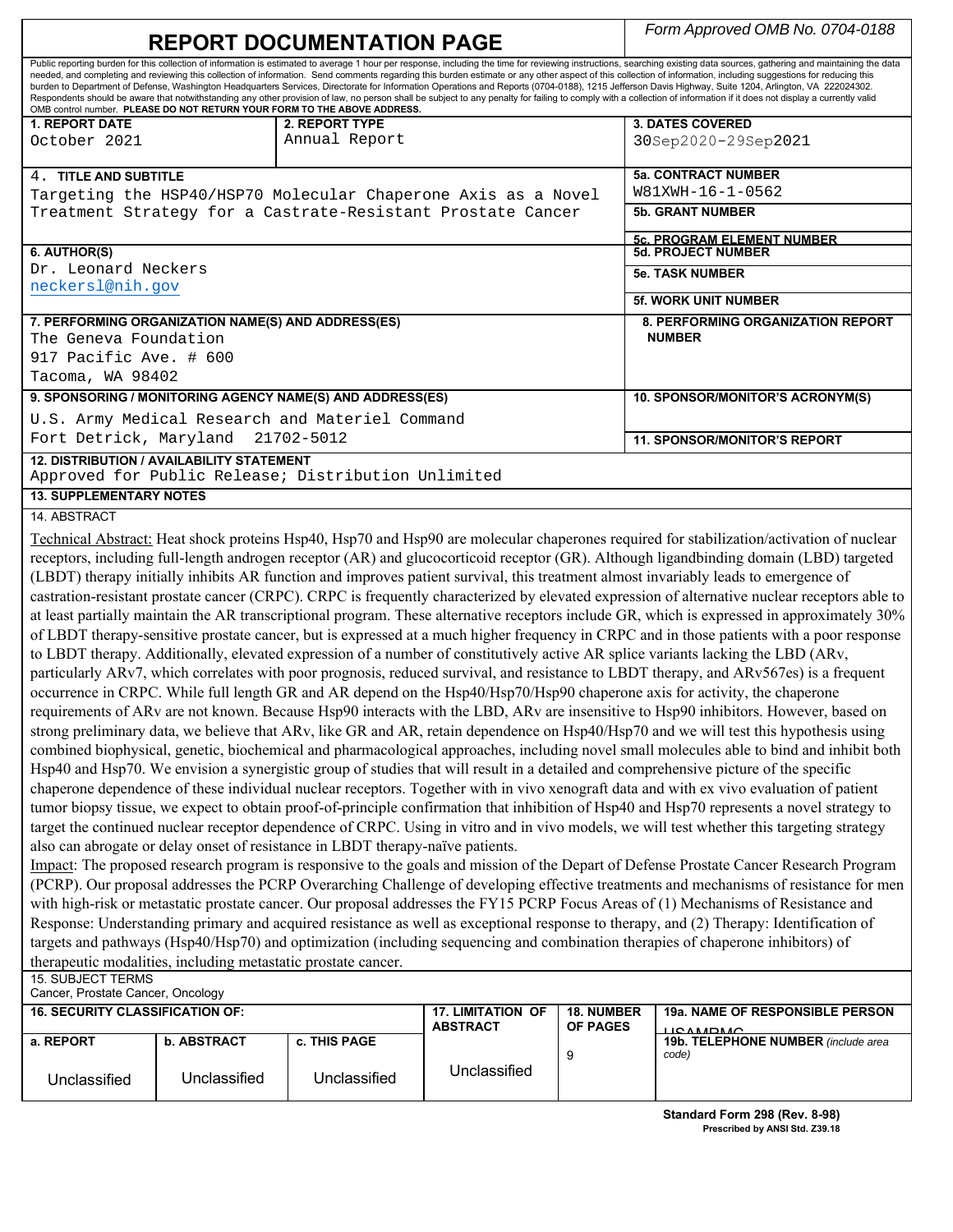# **Table of Contents**

## **Page**

| 1.               |                                                  | $\boldsymbol{4}$ |
|------------------|--------------------------------------------------|------------------|
| 2.               |                                                  | $\boldsymbol{4}$ |
| 3.               |                                                  | $4 - 5$          |
| $\overline{4}$ . |                                                  | 6                |
| $\mathbf{5}$ .   |                                                  | $6 - 7$          |
| 6.               |                                                  | 7                |
| 7.               | Participants & Other Collaborating Organizations | $7 - 8$          |
| 8.               |                                                  | 9                |
| 9.               |                                                  | 9                |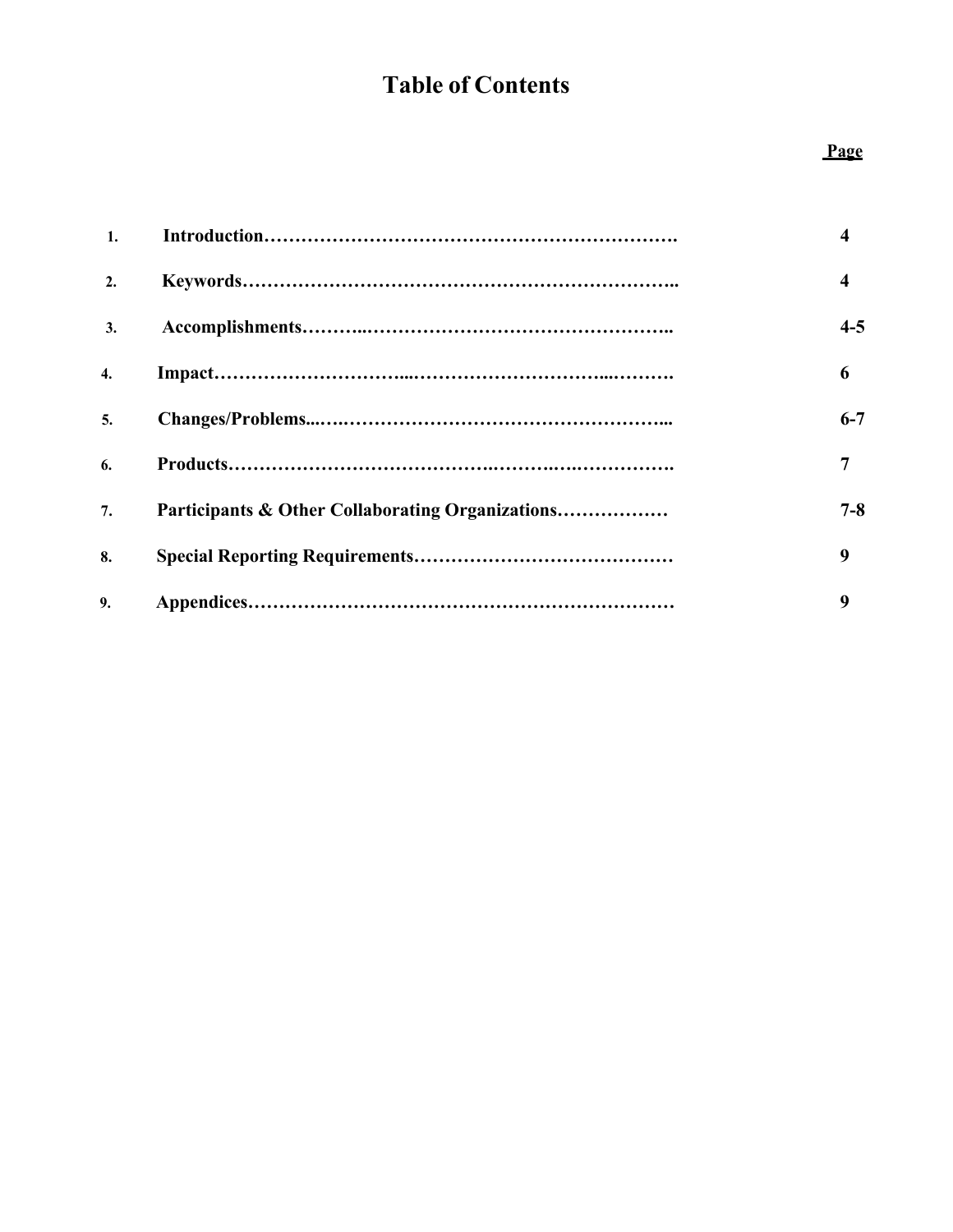**1. INTRODUCTION:** Heat shock proteins Hsp40, Hsp70 and Hsp90 are molecular chaperones required for stabilization/activation of nuclear receptors, including full-length androgen receptor (AR) and glucocorticoid receptor (GR). Although ligand-binding domain (LBD) targeted (LBDT) therapy initially inhibits AR function and improves patient survival, this treatment almost invariably leads to emergence of castrationresistant prostate cancer (CRPC). CRPC is frequently characterized by elevated expression of alternative nuclear receptors able to at least partially maintain the AR transcriptional program. These alternative receptors include GR, which is expressed in approximately 30% of LBDT therapy-sensitive prostate cancer, but is expressed at a much higher frequency in CRPC and in those patients with a poor response to LBDT therapy. Additionally, elevated expression of a number of constitutively active AR splice variants lacking the LBD (ARv, particularly ARv7, which correlates with poor prognosis, reduced survival, and resistance to LBDT therapy, and ARv567es) is a frequent occurrence in CRPC. While full length GR and AR depend on the Hsp40/Hsp70/Hsp90 chaperone axis for activity, the chaperone requirements of ARv are not known. Because Hsp90 interacts with the LBD, ARv are insensitive to Hsp90 inhibitors. However, based on strong preliminary data, we believe that ARv, like GR and AR, retain dependence on Hsp40/Hsp70 and we will test this hypothesis using combined biophysical, genetic, biochemical and pharmacological approaches, including novel small molecules able to bind and inhibit both Hsp40 and Hsp70.

**2. KEYWORDS:** heat shock proteins, chaperones, protein-protein interactions, androgen receptor, androgen receptor splice variant, glucocorticoid receptor, proteostasis, protein, chaperone inhibitors, folding, protein turnover, degradation.

## **3. ACCOMPLISHMENTS:**

#### **What were the major goals of the project?**

#### **Specific Aims:**

- 1. Using a combination of purified proteins, CRPC cells and cell lysates, we will identify the unique Hsp40/Hsp70 interactions with GR, AR and Arv and we will explore their functions(s).
- 2. Using CRPC cells, we will examine sensitivity of GR, AR & Arv to pharmacologic inhibition of the Hsp40/Hsp70 axis in vitro and resultant effects on xenograft growth in vivo.
- 3. We will test short-term ex vivo culture of freshly obtained prostate cancer tissue provides confirmatory evidence that inhibiting Hsp40/Hsp70 modulates nuclear receptor expression/activity.

**What was accomplished under these goals?** Most of the goals of SA1 were accomplished and data are included in a *Cancer Research* publication (Moses et al, 2018), provided and discussed in the 2018—2019 Annual Report. In the upcoming cycle (NCE), we will use a validated chaperone shRNA library, obtained from our collaborator Jason Gestwicki, to determine which of the closely related Hsp40 and Hsp70 paralogs are most important for nuclear receptor stability/function.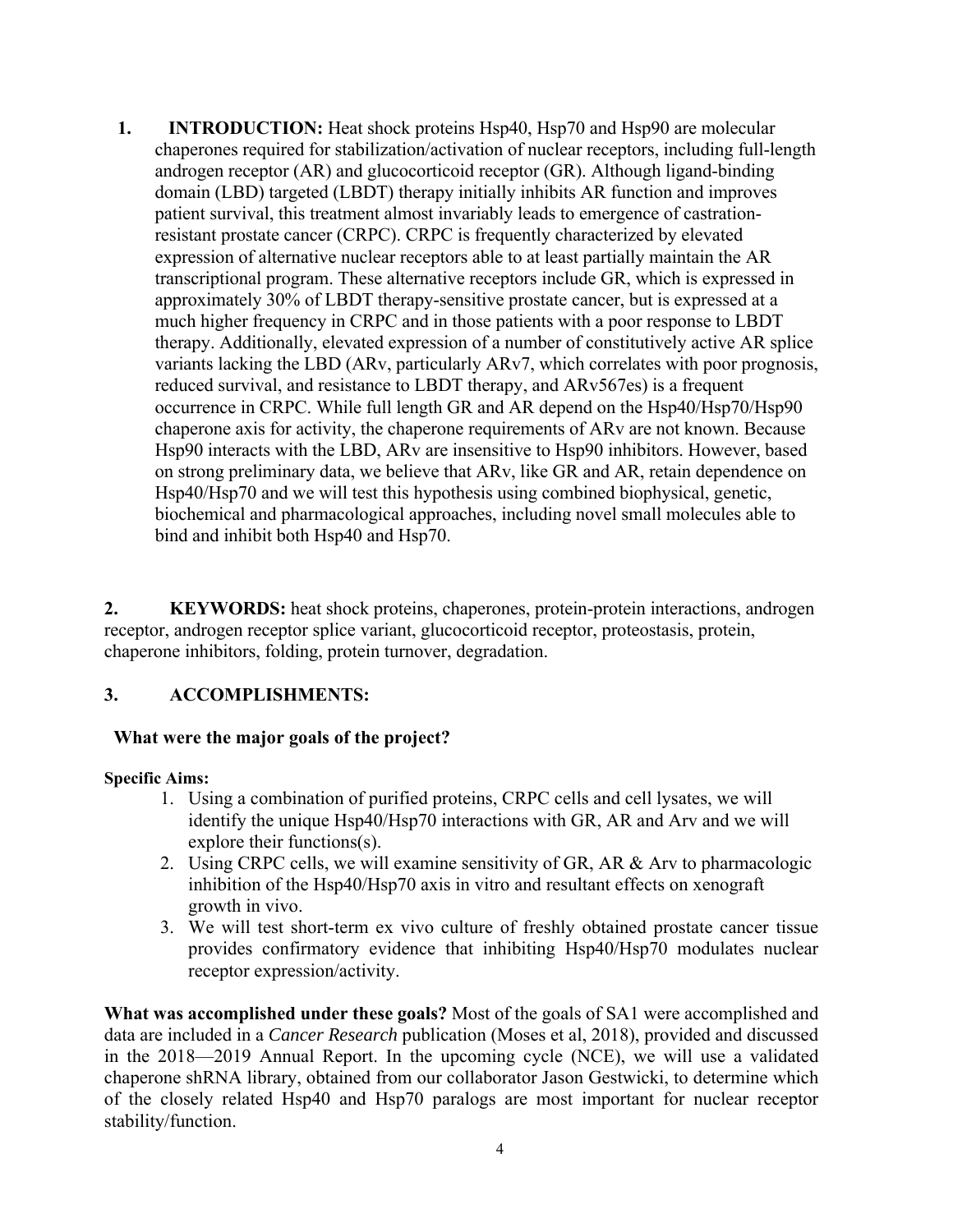The goals of SA2 were partially accomplished during the 2018-2019 cycle. We validated the in vitro and in vivo dependence of CRPC cells and xenografts on Hsp40 and Hsp70 interaction with full-length GR, AR and AR splice variants, as discussed in the previous Annual Report and as published in Cancer Research (Moses et al., 2018). However, due to technical difficulties that we had not fully appreciated, we were not able to complete the goal of determining whether Hsp40 and/or Hsp70 inhibitors could prevent or delay emergence of resistance to LBD-targeting therapy (including androgen synthesis inhibitors and androgen binding inhibitors). Instead, we re-focused this goal to determine whether inhibitors of one or both of these chaperones may be synergistic with standard of care inhibitors of androgen synthesis and/or inhibitors of androgen binding to AR. In the previous cycle, we obtained preliminary in vitro data that demonstrate the possibility that synergy, or at least combinatorial activity, can be obtained in a CRPC cell model by varying the concentrations of enzalutamide (androgen binding antagonist), abiraterone (androgen synthesis inhibitor), JG-98 (Hsp70 inhibitor) and C86 (Hsp40 inhibitor). We have confirmed and validated those preliminary data in the current report.

As previously reported, he main goal of SA3, to establish ex vivo cultures of fresh prostate cancer tissue to evaluate drug effects, was not accomplished due to the unexpectedly poor structural consistency of fresh prostate cancer tissue obtained from prostatectomies, which severely impacted the viability of long-term ex vivo cultures. In the current cycle (a final NCE was granted several weeks ago) we plan to perform a series of in vivo xenograft studies to confirm the in vitro findings described in SA2. The continuing disruption in performing animal studies, and difficulty in recruiting necessary personnel, as a consequence of the continuing impact of COVID-19, did not allow us to generate the in vivo data that we had planned to accomplish in the previous cycle. Within the last 6 weeks, necessary personnel have joined the lab, in vivo animal studies are able to be performed at nearly normal capacity, and we hope to generate animal data during the just approved final NCE cycle.

#### **What opportunities for training and professional development did the project provide**?

Frank Echtenkamp joined the team as a senior postdoctoral fellow and received additional training in translational research. Dr. Echtenkamp is now the lead postdoctoral fellow on this study, and he has recently been approved for promotion to Staff Scientist based on his accomplishments. Genesis Rivera-Marquez is currently a Geneva Foundation collaborator who continues work on the project while developing further expertise in molecular and cellular biology.

**How were the results disseminated to communities of interest?** Via invited virtual seminars (e.g., lecture as part of the Proteostasis Consortium Virtual Seminar Series in July, 2021; lecture to be delivered at the CSSI XIth International Online Symposium on Heat Shock Proteins in Biology and Medicine, October 27-29, 2021).

#### **What do you plan to do during the next reporting period to accomplish the goals and objectives?**

As discussed above, during this NCE we plan to complete the in vivo CRPC xenograft studies described in SA2. Also, using a validated shRNA chaperone library, recently made available to us, we will determine which of the closely related Hsp40 and Hsp70 paralogs are most important for nuclear receptor stability/function.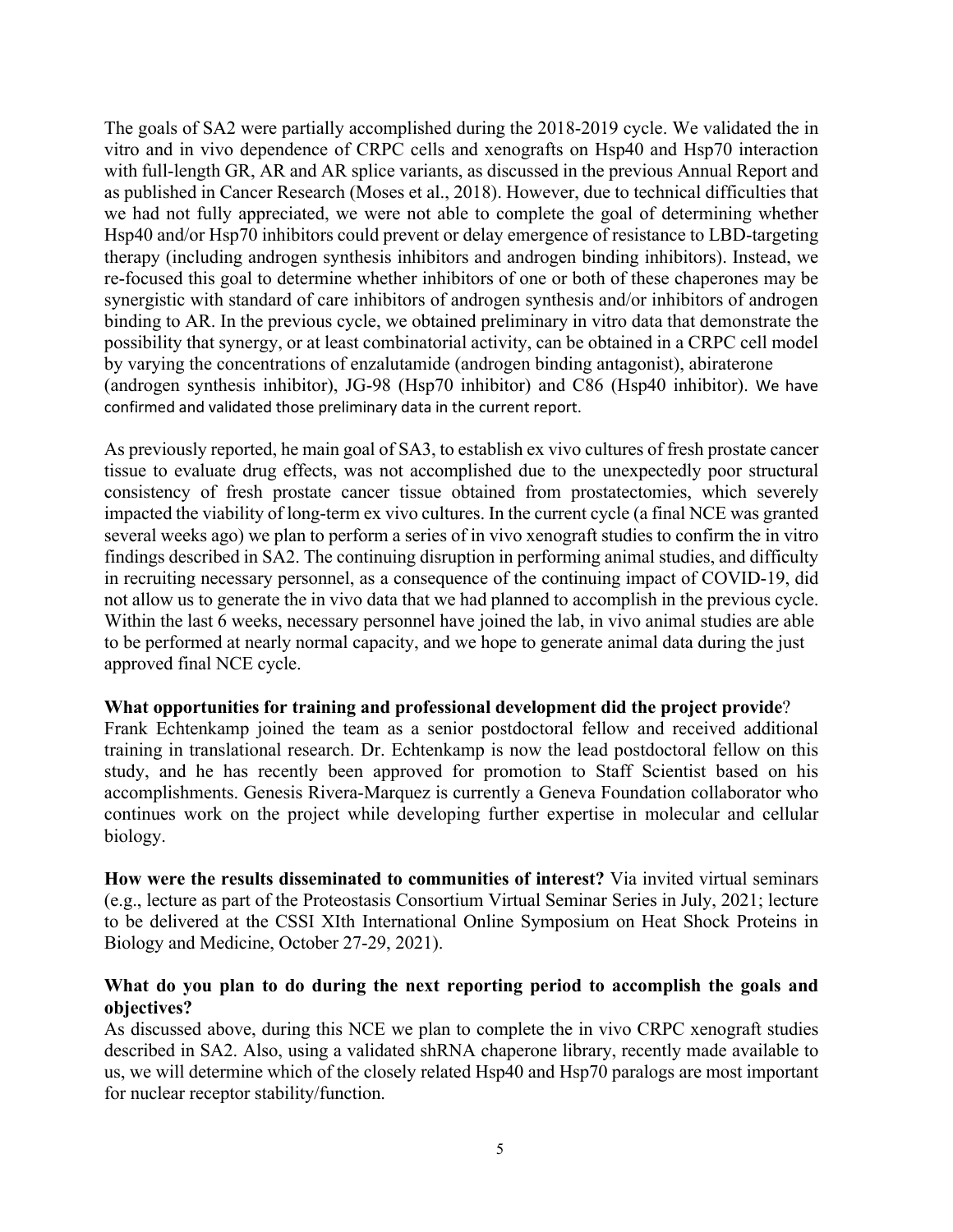## **4. IMPACT:**

## **What was the impact on the development of the principal discipline(s) of the project?**

The molecular chaperones Hsp40 and Hsp70 were shown to interact with the NTD (N-terminal domain) of glucocorticoid receptors (GR) and androgen receptors (AR) and thus were shown to interact with both full-length GR and AR, and with constitutively active AR splice variants retaining the NTD but lacking the ligand binding domain. Likewise, both full-length GR, AR and AR splice variants were shown to be destabilized at the protein level by inhibitors of Hsp40 and Hsp70. In vitro transcriptional activity of full-length GR, AR and AR splice variants was shown to be inhibited. Inhibitors of these chaperones, both singly and combined, displayed in vivo anti-tumor activity in prostate cancer xenografts resistant to standard of care therapy targeting both androgen synthesis and androgen binding to AR. Thus, we demonstrated that chaperone inhibitor targeting of nuclear receptor NTD may represent a novel treatment strategy for CRPC.

## **What was the impact on other disciplines?**

Since the NTD of nuclear receptors is disordered to varying degrees, it is likely that not just GR and AR, but other nuclear receptors also interact via their NTD with Hsp40 and Hsp70 to prevent aggregation and improve stability. It is likely that other nuclear receptors in addition to GR and AR demonstrate functional dependence on these interactions. It is likely that other nuclear receptor-driven cancers in addition to prostate cancer, (e.g., estrogen receptor-driven breast cancer) may also be impacted by inhibitors of Hsp40 and Hsp70.

#### **What was the impact on technology transfer?**

Nothing to report during the current reporting period.

## **What was the impact on society beyond science and technology?**

Nothing to report during the current reporting period.

## **5. CHANGES/PROBLEMS:**

## **Changes in approach and reasons for change**

As stated above, due to technical difficulties that we had not fully appreciated, we were not able to complete the goal of determining whether Hsp40 and/or Hsp70 inhibitors could prevent or delay emergence of resistance to LBD-targeting therapy (including androgen synthesis inhibitors and androgen binding inhibitors). Instead, we have re-focused this goal to determine whether inhibitors of one or both of these chaperones may be synergistic (in vitro and/or in vivo) with standard of care inhibitors of androgen synthesis and/or inhibitors of androgen binding to AR. Although in vitro experiments are consistent with this hypothesis, as discussed above in vivo experiments have been further delayed due to continued impact of the Covid-19 pandemic at NIH. We will make every reasonable effort to complete these in vivo studies during the remainder of FY21 and FY22 (based on a recently approved NCE).

## **Actual or anticipated problems or delays and actions or plans to resolve them:**

Nothing to report other than what is described above.

## **Changes that had a significant impact on expenditures**

Due to the ongoing impact of COVID-19 on NIH activities and on disruption of the reagent and equipment supply chain, a significant amount of planned expenditures to purchase animals, lab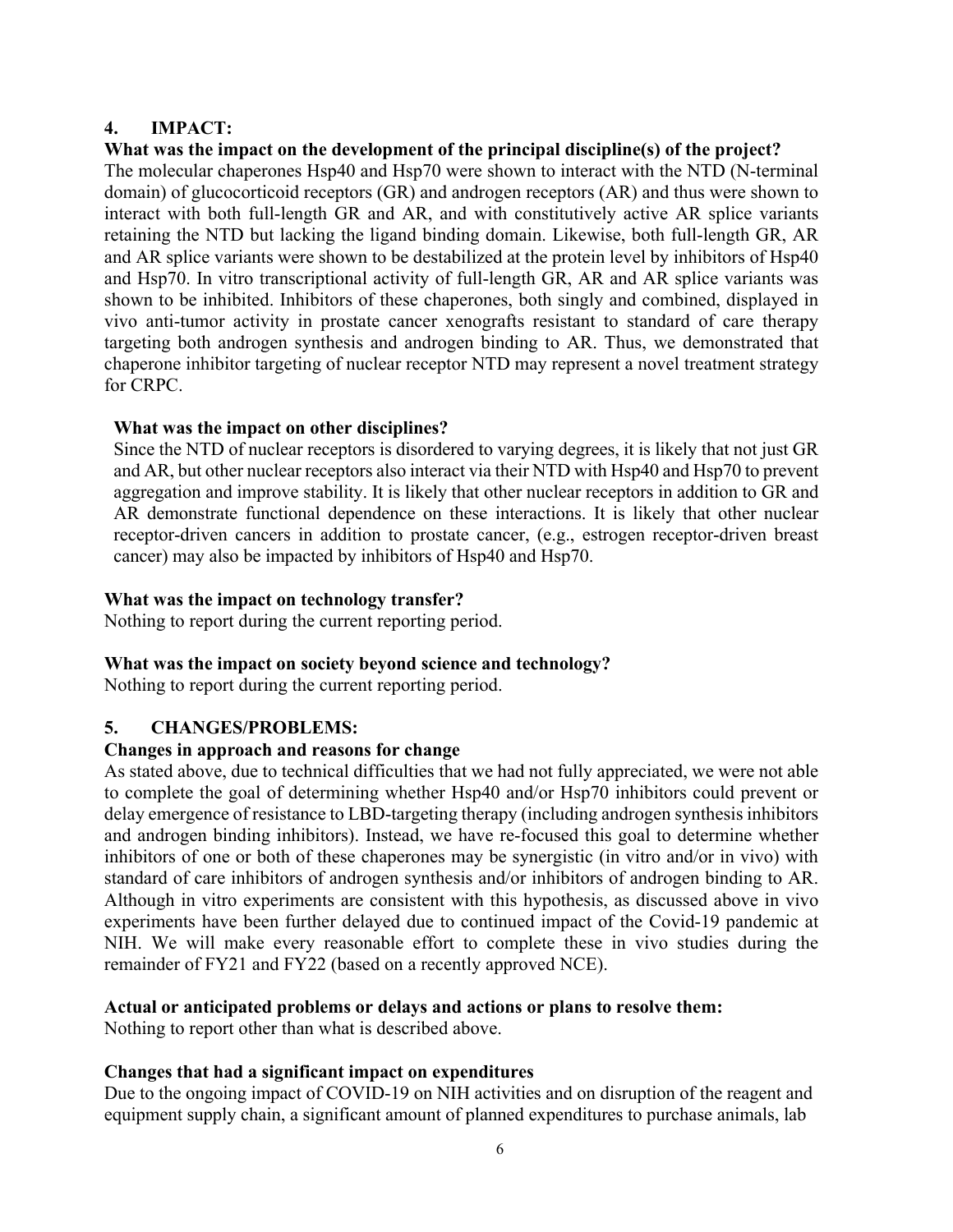supplies, etc. were not made during the previous cycle. We plan to make these expenditures during the remainder of FY21-FY22 cycle.

#### **Significant changes in use or care of human subjects, vertebrate animals, biohazards, and/or select agents:**

**Significant changes in use or care of human subjects:** Nothing to report.

**Significant changes in use or care of vertebrate animals:** Nothing to report (other than a delay in using vertebrate animals, as discussed above).

**Significant changes in use of biohazards and/or select agents:** Nothing to report.

#### **6. PRODUCTS:**

#### **Publications, conference papers, and presentations:**

Lecture presented as part of the Proteostasis Consortium Virtual Seminar Series in July, 2021; lecture to be delivered at the CSSI XIth International Online Symposium on Heat Shock Proteins in Biology and Medicine, October 27-29, 2021.

#### **Journal publications:**

Nothing to report.

# **Books or other non-periodical, one-time publications**:

Nothing to report.

# **Other publications, conference papers, and presentations**:

Nothing to report.

#### **Website(s) or other Internet site(s):**

Nothing to report.

**Technologies or techniques:** Nothing to report.

**Inventions, patent applications, and/or licenses:** Nothing to report.

## **Other Products:**

Nothing to report.

## **7. PARTICIPANTS & OTHER COLLABORATING ORGANIZATIONS:**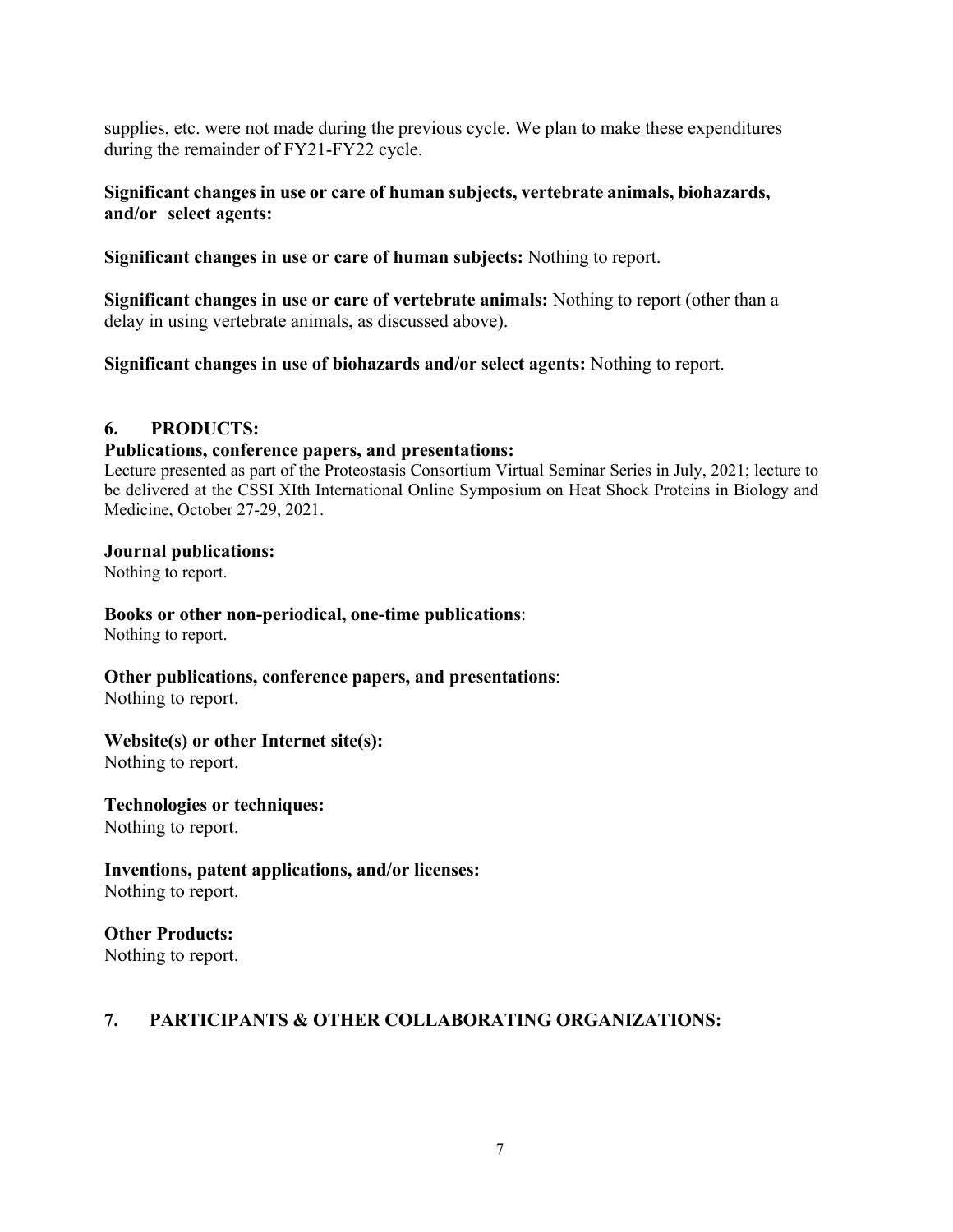| Name:                                     | Len Neckers, PhD    |
|-------------------------------------------|---------------------|
| Project Role:                             | No change           |
| Researcher Identifier (e.g.<br>ORCID ID): | 0000-0001-9639-7249 |
| Nearest person month<br>worked:           | 1 months            |
| Contribution to Project:                  | No change           |
| <b>Funding Support:</b>                   | No change           |

| Name:                                     | Jane Trepel         |
|-------------------------------------------|---------------------|
| Project Role:                             | No change           |
| Researcher Identifier (e.g.<br>ORCID ID): | 0000-0002-7681-6554 |
| Nearest person month<br>worked:           | .05 months          |
| Contribution to Project:                  | No change           |
| Funding Support:                          | No change           |

| Name:                                     | Peter Pinto         |
|-------------------------------------------|---------------------|
| Project Role:                             | No change           |
| Researcher Identifier (e.g.<br>ORCID ID): | 0000-0002-0190-5931 |
| Nearest person month<br>worked:           | .05 months          |
| Contribution to Project:                  | No change           |
| <b>Funding Support:</b>                   | No change           |